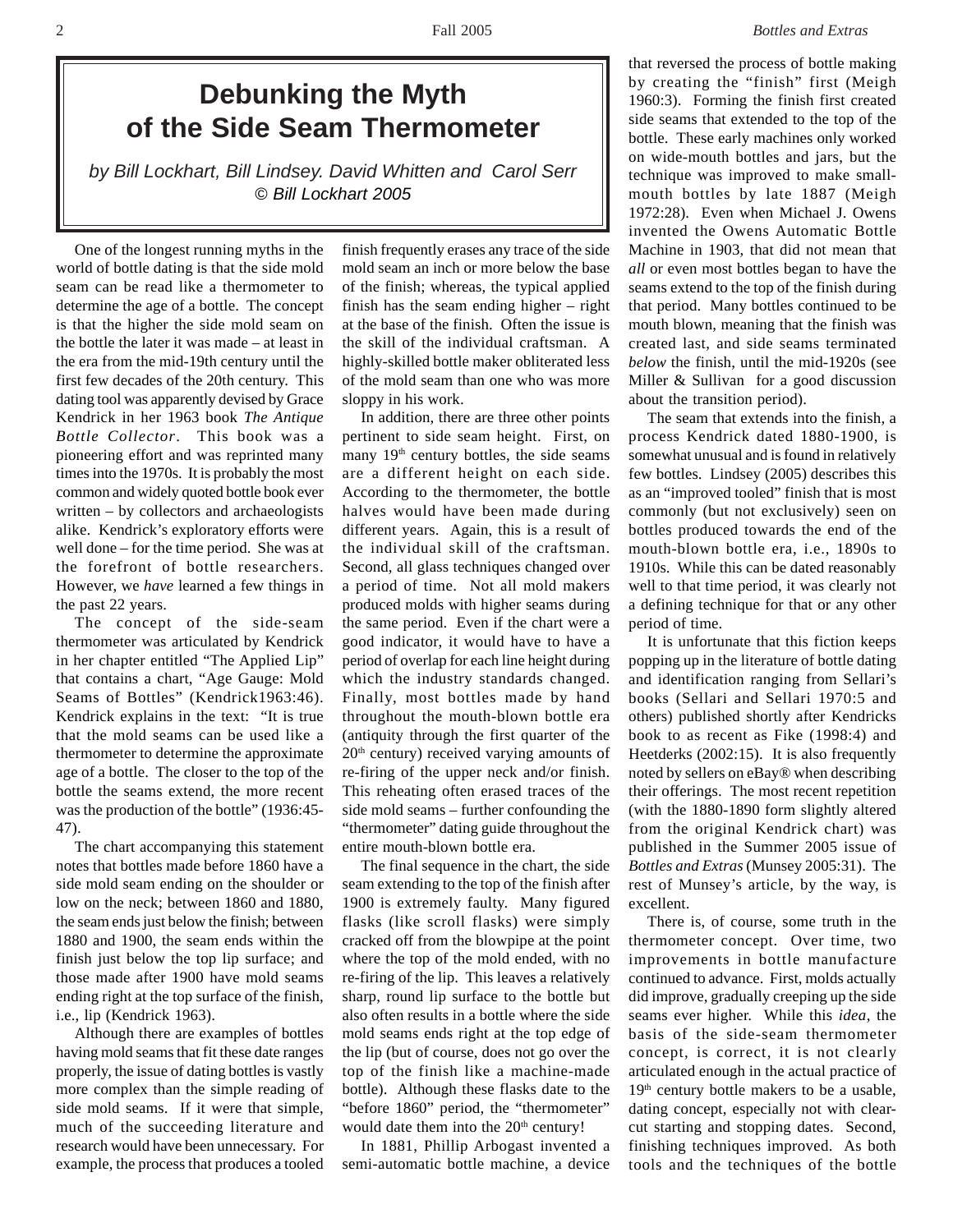#### *Bottles and Extras* 3

makers became more refined, less of the bottle necks were affected by the finishing process. Once again, however, this was highly dependent on individual gaffers (glass blowers) and the tools provided by specific factories. It was not clear cut, and there are literally dozens of examples in the collection of only one member of this research group that refute the side-seam thermometer fiction. Between the four of us, we could probably provide literally hundreds of examples that are exceptions to the "thermometer" dating guide.

Examples of these are a bottle from M. H. Webb, Druggist, of El Paso, Texas. Webb was only at the address on the bottle (220 San Antonio St.) from 1900 to 1903. According to the thermometer, this bottle should have a side seam that extends to the top of the finish. In reality **[Figures 1 - 2]**, the side seam terminates less than halfway up the neck. If the thermometer were to be believed, this bottle would date 1860-1880, at least 20 years too early.

A bottle from the Rio Grande Pharmacy **[Figures 3 - 4]**, one of El Paso's oldest drug stores, is embossed with the signature of Stafford Campbell, Ph.G., Prop. Campbell was first listed as the proprietor in the El Paso city directories in 1896, and he took on a partner in 1901. Thus, the bottle was made during the 1896-1901 period and should have a side seam extending to the top of the finish (according to the thermometer). The actual side seam terminates slightly above the shoulder. According to the thermometer, that would date the bottle before 1860.

A third example comes from the Economical Drug Co., open in El Paso from 1915 to 1930 **[Figures 5 - 6]**. The style of this bottle, with graduations in ounces on the left and cubic centimeters on the right, was first offered in the 1902 Whitall Tatum catalog and was used until at least the 1930s. The seam on this bottle extends to the bottom of the finish on one side and less than halfway up on the other – clearly not to the top of the finish. These examples, alone, clearly refute the accuracy of the side-seam thermometer concept.

Two final examples are found on soft drink bottles from the Magnolia Coca-Cola Bottling Co., El Paso. The company was founded in late 1907 or early 1908 and obtained the Coca-Cola franchise in 1911 (Lockhart 2001:83-98). Magnolia's second bottle style **[Figures 7 - 8]** was used from about 1909 to 1911. On all examples of the bottle, the side seams extend more than



**Figure 1:** M. H. Webb Drug Store Bottle (1900-1903)



**Figure 3:** Rio Grande Pharmacy Bottle (1896-1901)



**Figure 5:** Economical Drug Co. Bottle (1915-1930)



**Figure 6:** Side Seam – Economical Drug Co. Bottle

halfway up the neck but end well below the finish – a format that fits the 1860-1880 identification on the "thermometer" – at least 29 years off. A straight-sided Coke bottle **[Figures 9 - 10]** has a side seam that extends into the finish, an idea that on Kendrick's original thermometer would have dated the bottle between 1880 and 1890. Because Magnolia did

not acquire the Coke franchise until 1911, this date range, too, is incorrect by at least 21 years. The evidence speaks for itself.

We hope this helps clarify bottle dating a bit and will help persuade more people to



**Figure 7:** Magnolia Bottling Co. Bottle (1909-1911)



**Figure 2:** Side Seam – Webb Bottle



**Figure 4:** Side Seam – Rio Grande Pharmacy Bottle



**Figure 8:** Side Seam Magnolia Bottling Co. Bottle

stop repeating this outdated dating technique. Kendrick's ideas were well thought out – for the 1960s. However, researchers of the  $21<sup>st</sup>$  century need to update our body of dating tools to reflect more

recent discoveries. For more discussion on this aspect of bottle dating and identification, see Bill Lindsey's "Bottle Body Characteristics & Mold Seams and Bottle Bases" webpages.